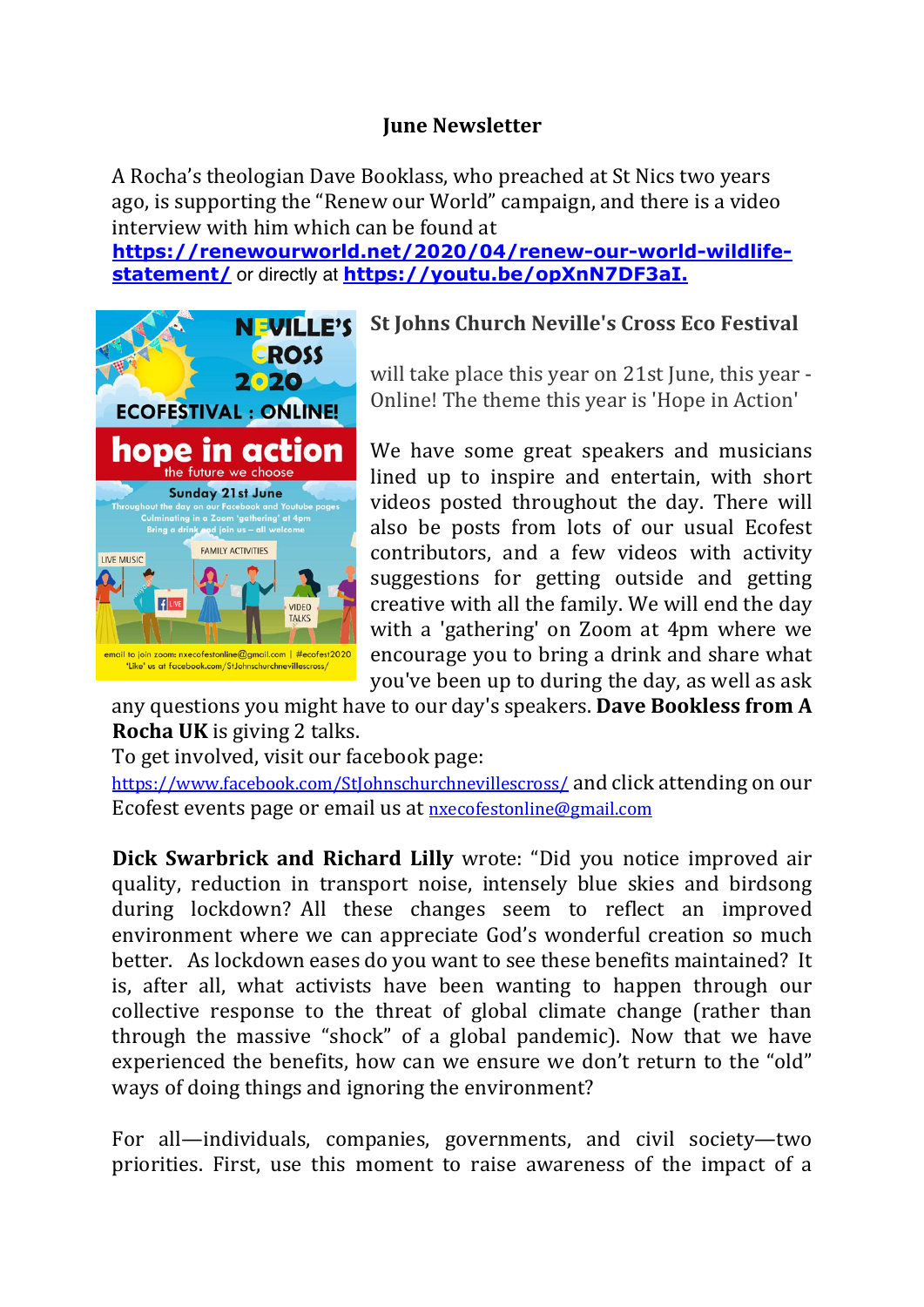climate crisis, which could ultimately create disruptions of greater magnitude and duration than the current Covid-19 crisis. So, look for, follow and support all links locally on climate action, climate change and climate plans which are working towards change and preventing the return towards the business as usual situation, and to maintaining the benefits that we have all experienced. Second, build upon the mind-set and behavioural shifts that are likely to persist after the current crisis. Examples could be - continue regular working from home on several days a week; continue using and encouraging others to use virtual meetings by Zoom etc.; promise to try different transport methods for short journeys especially to church and school and work - walk, cycle, e-transport, bus (social distancing allowing); use home deliveries (more environmentally friendly); think carefully about whether flying to foreign far flung countries for holidays is so really so much better than holidaying in this beautiful country; travelling to European countries by train can be very rewarding and so much kinder to the environment; building on the localism and neighbourliness and caring that we have all enjoyed and experienced, especially with the Thursday "clap" by buying local food, caring for local issues and people, to reduce the demands we place on our environment—or, more precisely, to shift them towards more sustainable sources.

**World Weather Chief Petteri Taalas** explains in a New Scientist Interview in the 29 May issue that he is positive about the future, since COVID-19 could be a catalyst for global climate action. Climate change does not need such drastic action as has been taken in the face of this pandemic, and so can give us hope that we can together avert a disaster that will be much more serious than the pandemic.

Christiana Figueres Tom Rivett-Carnac



#### **Book Review**

The Future We Choose ISBN 978-1-83877-082-2

I found this book really inspiring. It is written by two of the people who organised the Paris Climate Change conference, and sets out in detail what our world will be like if we halve our carbon emissions by 2030 and reduce them to zero by 2050, and what it will be like if we do nothing. Then it describes 10 things that we can all do to help make the first

scenario come true:-

Change your own mind set by:-

- 1) Letting go of the old world (don't cling on to old ways of thought)
- 2) Facing your grief but hold a vision for the future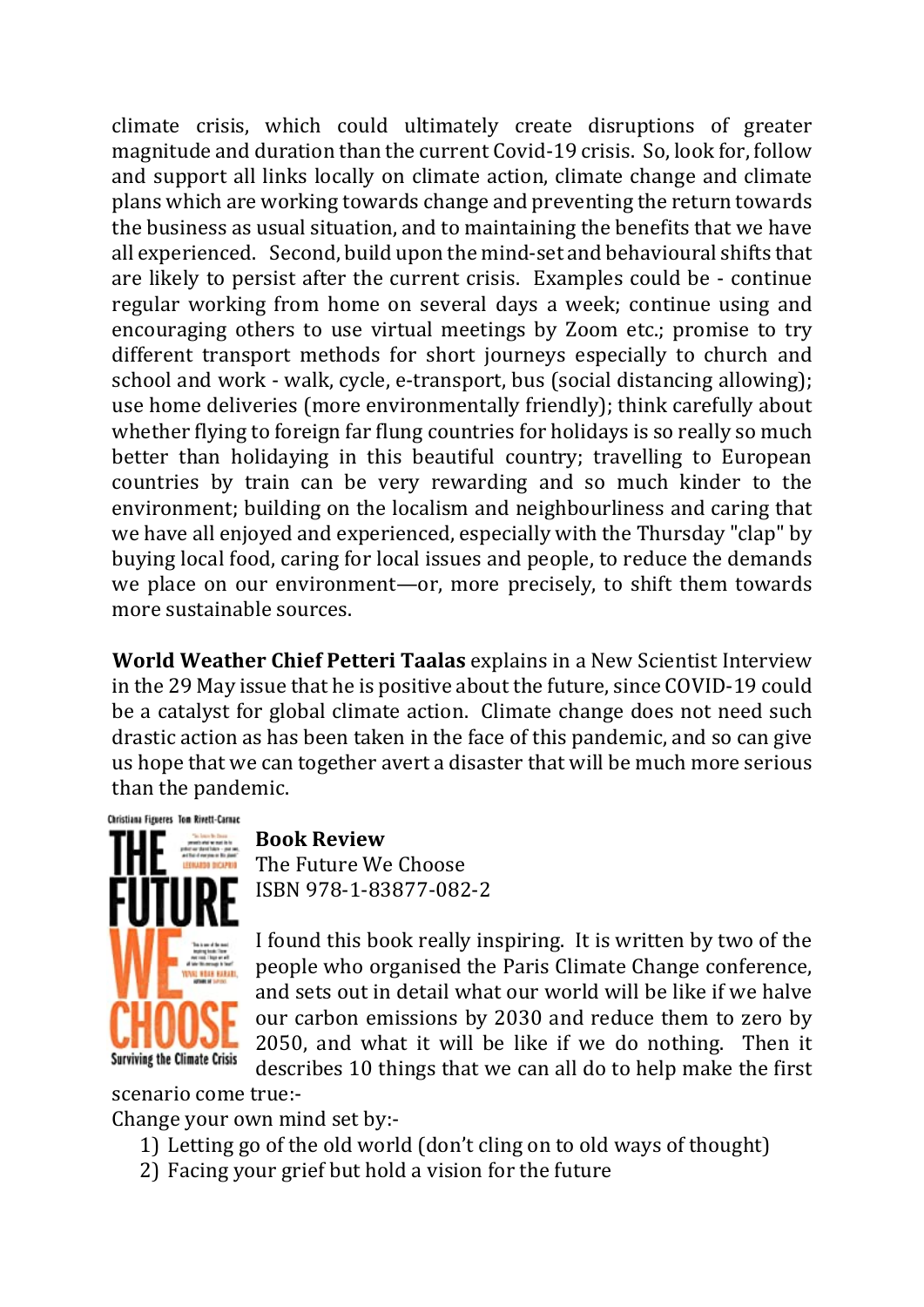3) Defending the truth

4) Seeing yourself as a citizen, not a consumer Change your actions by:-

- 1) Moving beyond fossil fuels
- 2) Reforesting the earth
- 3) Investing in a clean economy
- 4) Using technology responsibly
- 5) Building gender equality
- 6) Engaging in politics

A truly prophetic and inspiring book, giving us detail of what to do and why, and creating hope for the future.

Philip Brooks

### Russia races to clean up massive oil spill in Siberia

Over 21,000 tons of diesel were leaked into the Arctic Ocean as officials were slow to respond. The incident marks one of the largest oil spills in Russian history, and experts say the area will need years to recover.



The spillage happened due to increased temperatures in Siberia, causing the permafrost under storage tanks to thaw. If global warming continues we can expect more unforeseen disasters like this.

## **LED Lighting**